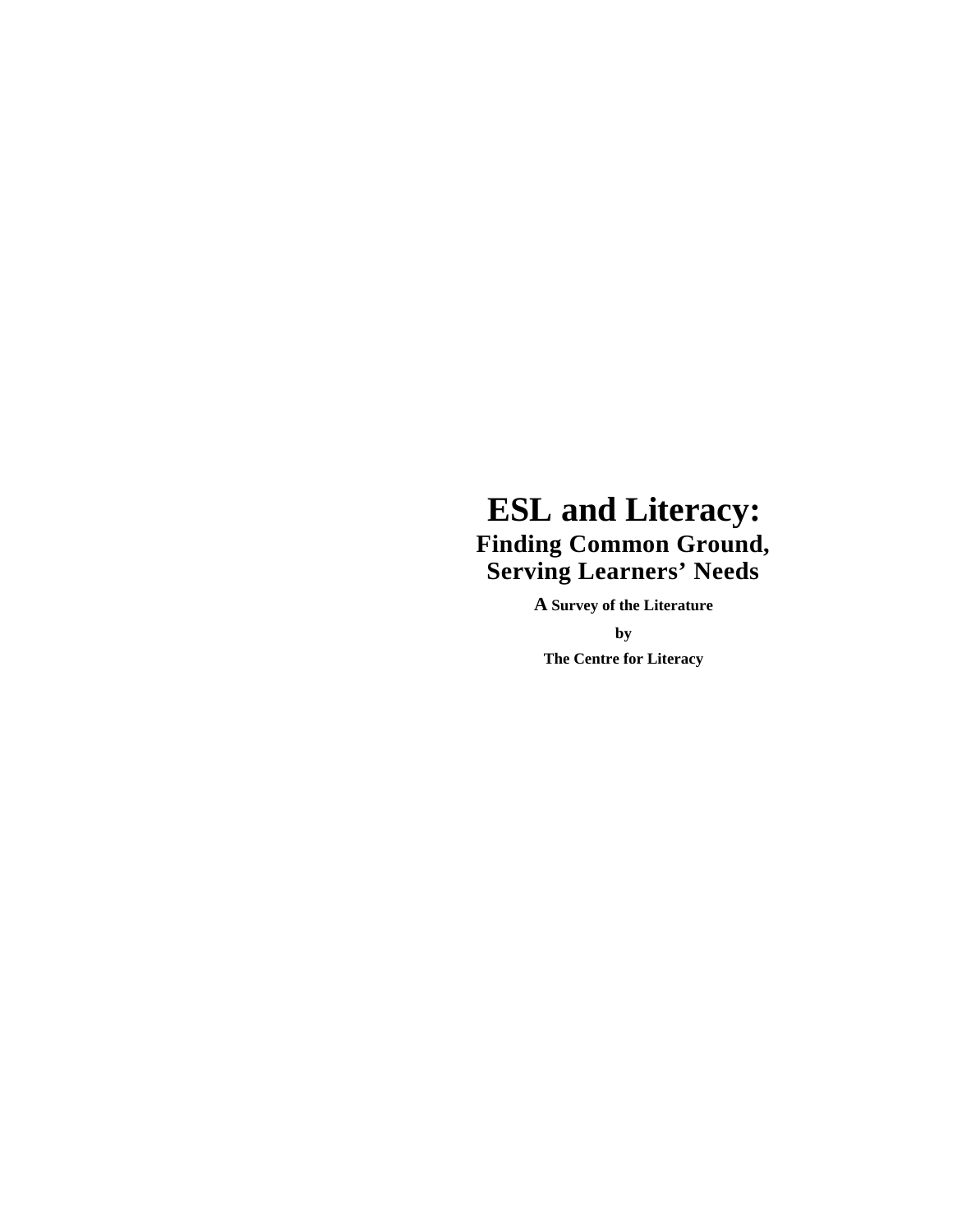© The Centre for Literacy of Quebec, 2008

ISBN: 978-0-9784752-1-5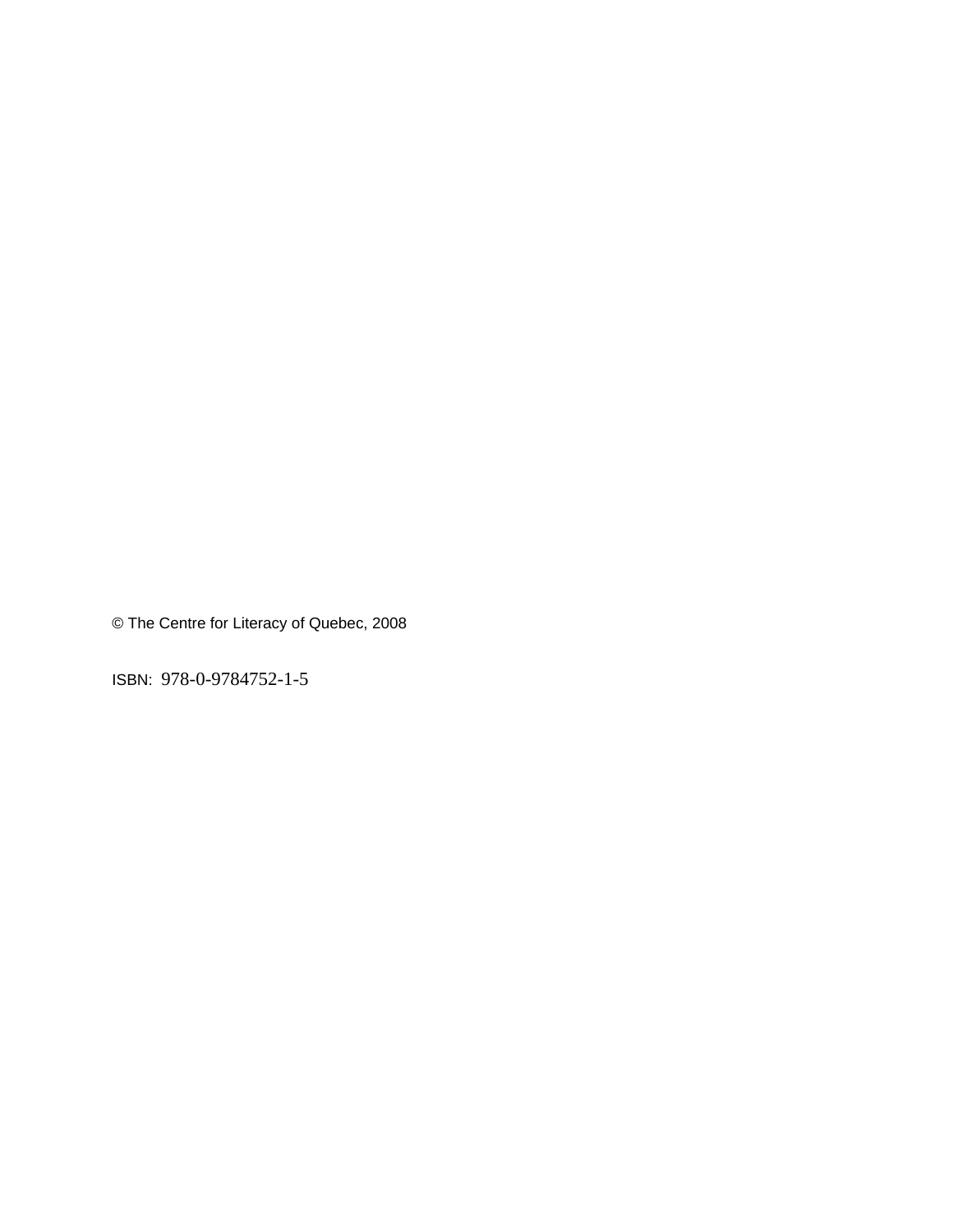| Preface                               |    |
|---------------------------------------|----|
| Acknowledgments                       |    |
| <b>LITERATURE REVIEW</b>              |    |
| Introduction                          |    |
| The Scope of Materials Consulted      |    |
| <b>What is Literacy?</b>              |    |
| Who is an ESL Literacy learner?       |    |
| <b>Placement and Assessment Tools</b> |    |
| <b>Teachers</b>                       |    |
| <b>Instructional Strategies</b>       |    |
| <b>Policy Issues</b>                  |    |
| What We Don't Know                    |    |
| <b>BIBLIOGRAPHY</b>                   | 11 |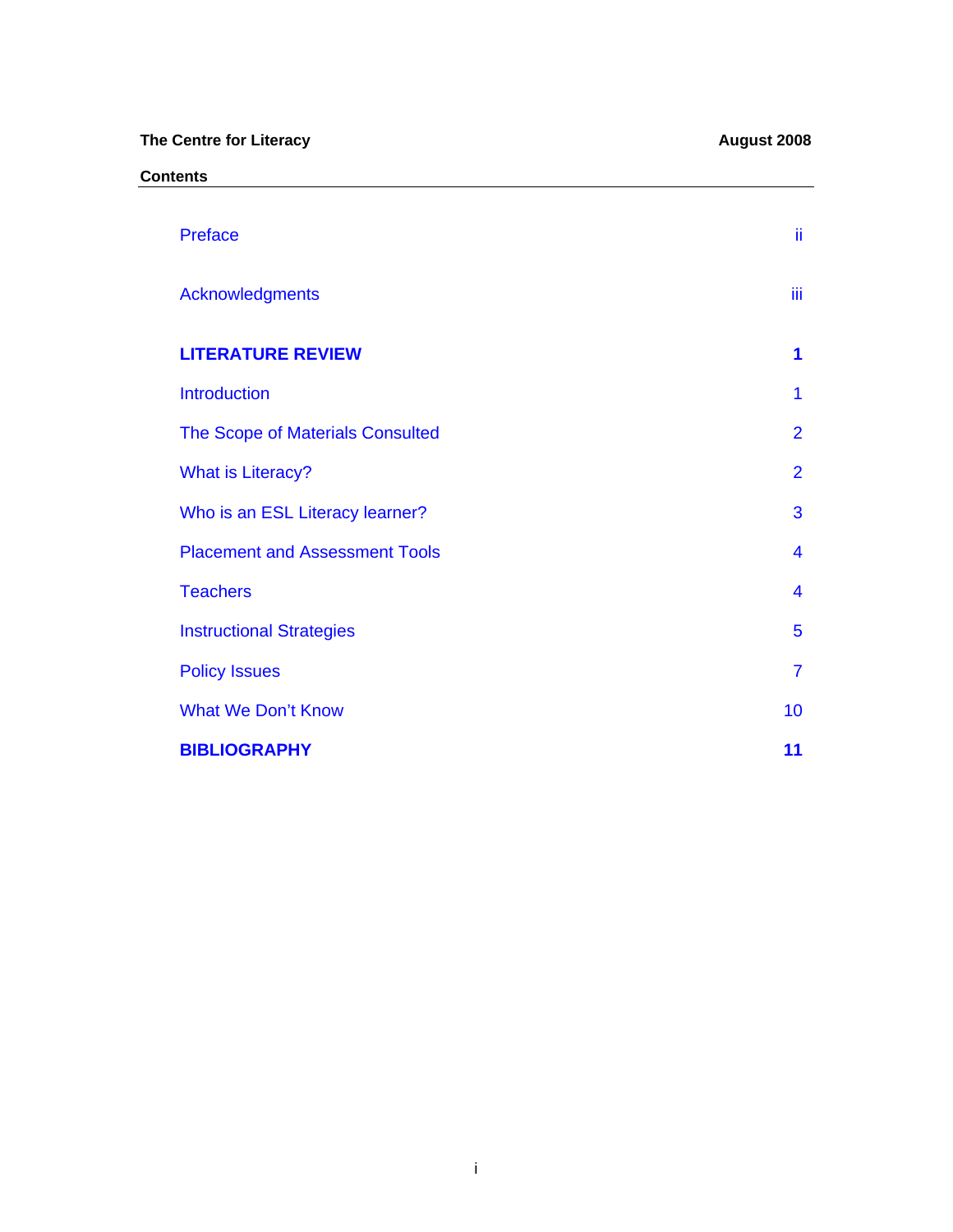# <span id="page-3-0"></span>**PREFACE**

This survey of the literature was originally produced for The Centre for Literacy's 2008 Summer Institute, *ESL and Literacy: Finding Common Ground, Serving Learners' Needs* 

that took place in Montreal June 26-28, 2008. It has been revised for publication.<br>The survey is not exhaustive, but brings together the main themes of research conducted on the topic of "ESL literacy" in Canada, the United States, and the United Kingdom in the past decade.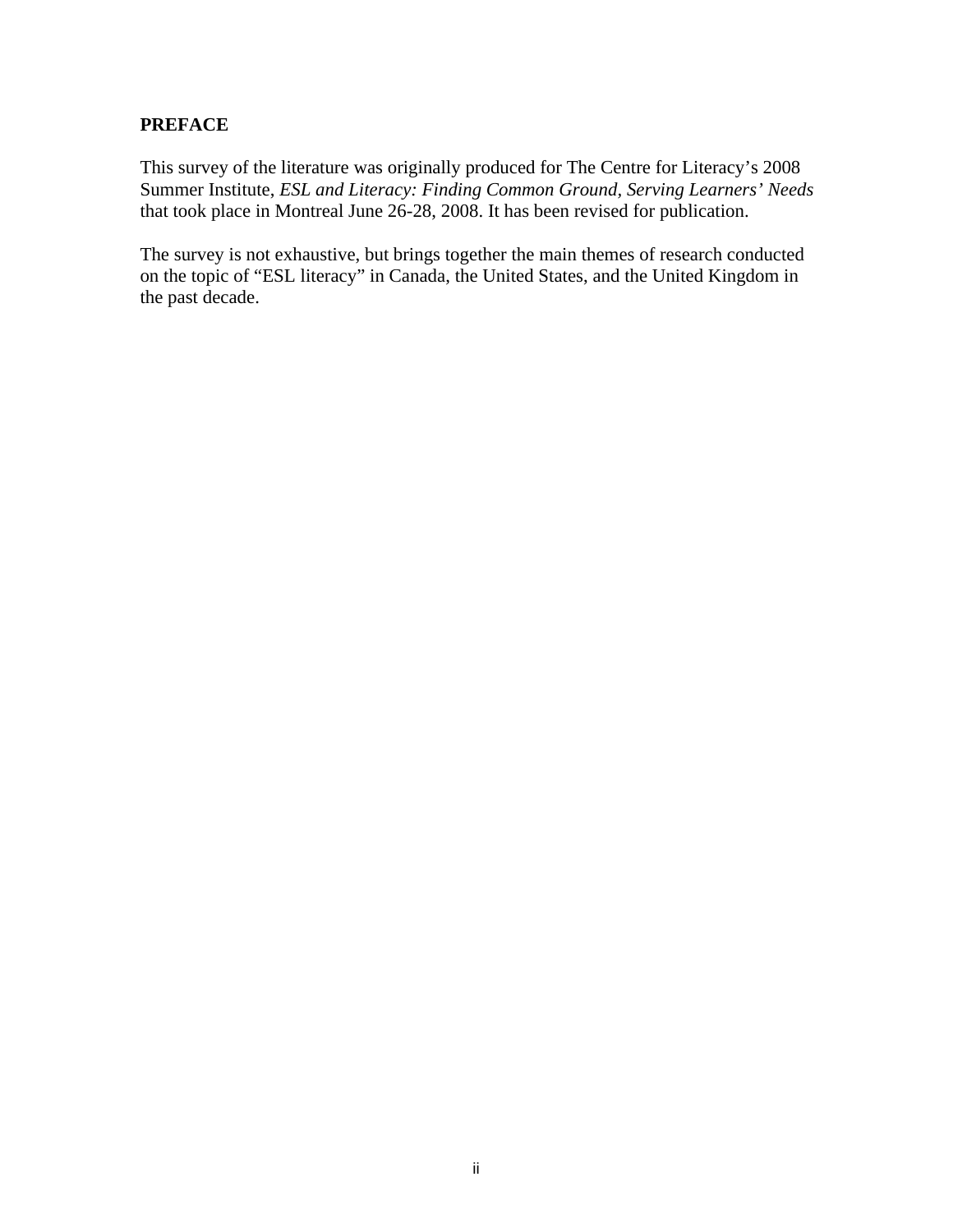# <span id="page-4-0"></span>**ACKNOWLEDGMENTS**

This paper was researched and drafted by Nancy Flegg and edited by staff members at The Centre for Literacy.<br>A grant for the print version was provided by Canada Post.

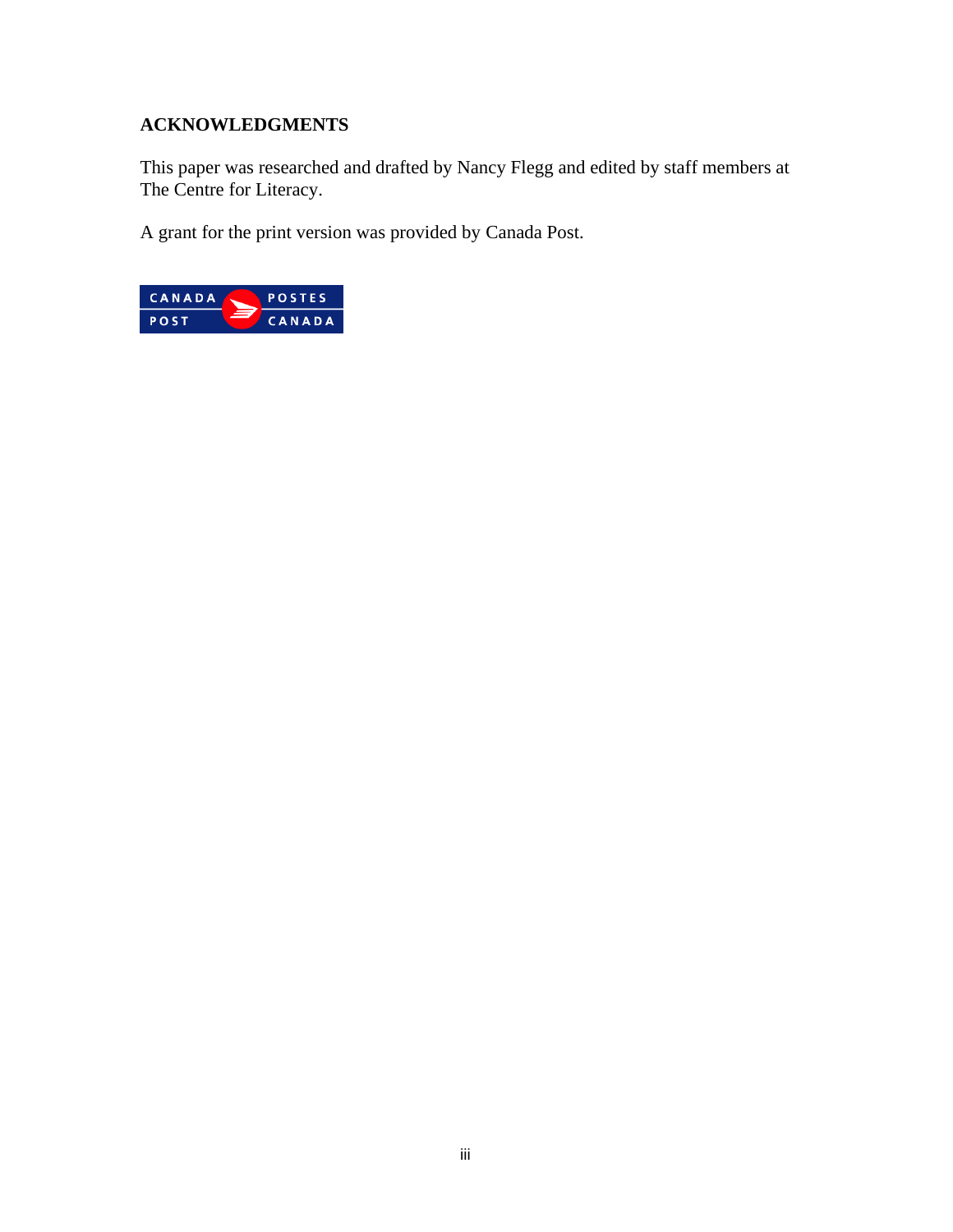# **A NOTE ON TERMS**

Although we use the term "English as a Second Language" (ESL) in this paper, this is not a universally accepted term. In the UK, writers use "ESOL" (English for Speakers of Other languages). Recently, some writers have been using the term "English as an Additional Language" (EAL), which is arguably more accurate. We have chosen to use "ESL" because it is still the term most commonly used in the literature.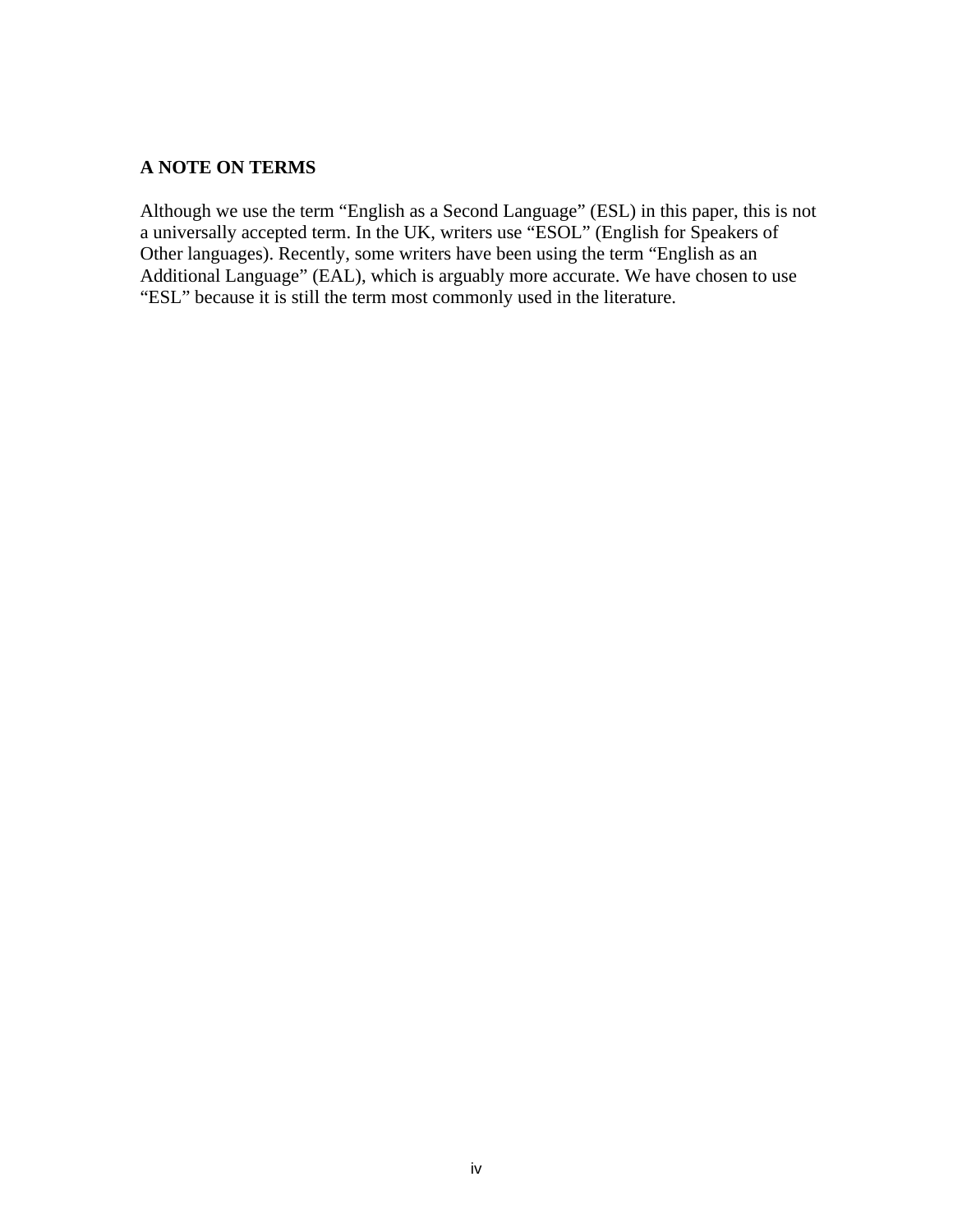# <span id="page-6-0"></span>**LITERATURE REVIEW**

# **Introduction**

Immigrants form an important and growing part of the Canadian population. Governments recognize the need to help new immigrants integrate into Canadian society by learning to speak either English or French, and therefore offer or support language training programs. The federal government, through the Department of Citizenship and Immigration, runs the Language Instruction for Newcomers to Canada Program (LINC). However, three Canadian provinces (British Columbia, Manitoba, and Quebec), provide their own programs in lieu of LINC, and Quebec supports only the learning of French. Provinces and territories also have programs to provide access to English (or French) as a Second Language courses.<br>Despite all these programs, figures from the 2003 *International Adult Literacy and Skills* 

*Survey* (IALSS) suggest that language training efforts have so far been insufficient and that immigrants, even when relatively well-educated, continue to face greater literacy challenges than do native-born Canadians. According to the *IALSS*, 42% of adult Canadians 65 years and under scored below Level

3 in prose literacy, which is considered to be the level at which one can deal with the demands of a knowledge society. If we split this group into native-born Canadians and immigrants, the native-born rate is 37% versus 60% for the immigrant population. Furthermore, 37% of immigrants scored at Level 1 (the lowest level) – double the proportion of those among the native-born population ("International Adult Literacy and Skills Survey", *The Daily*, November 9, 2005).<br>A difference in scores is seen even among university-educated immigrants. Whereas 2%

of the university-educated Canadian-born scored at Level 1 prose literacy proficiency, 18% of recent immigrants scored at this level (ibid.). This literature review looks at the segment of the immigrant population who are not

literate in their native language, and who may require some combination of ESL and literacy education, or "ESL literacy" education. The literature reviewed includes discussions on definitions of literacy and who is an ESL literacy learner. It addresses issues such as the training and working conditions of teachers, instructional strategies, assessment, and policy.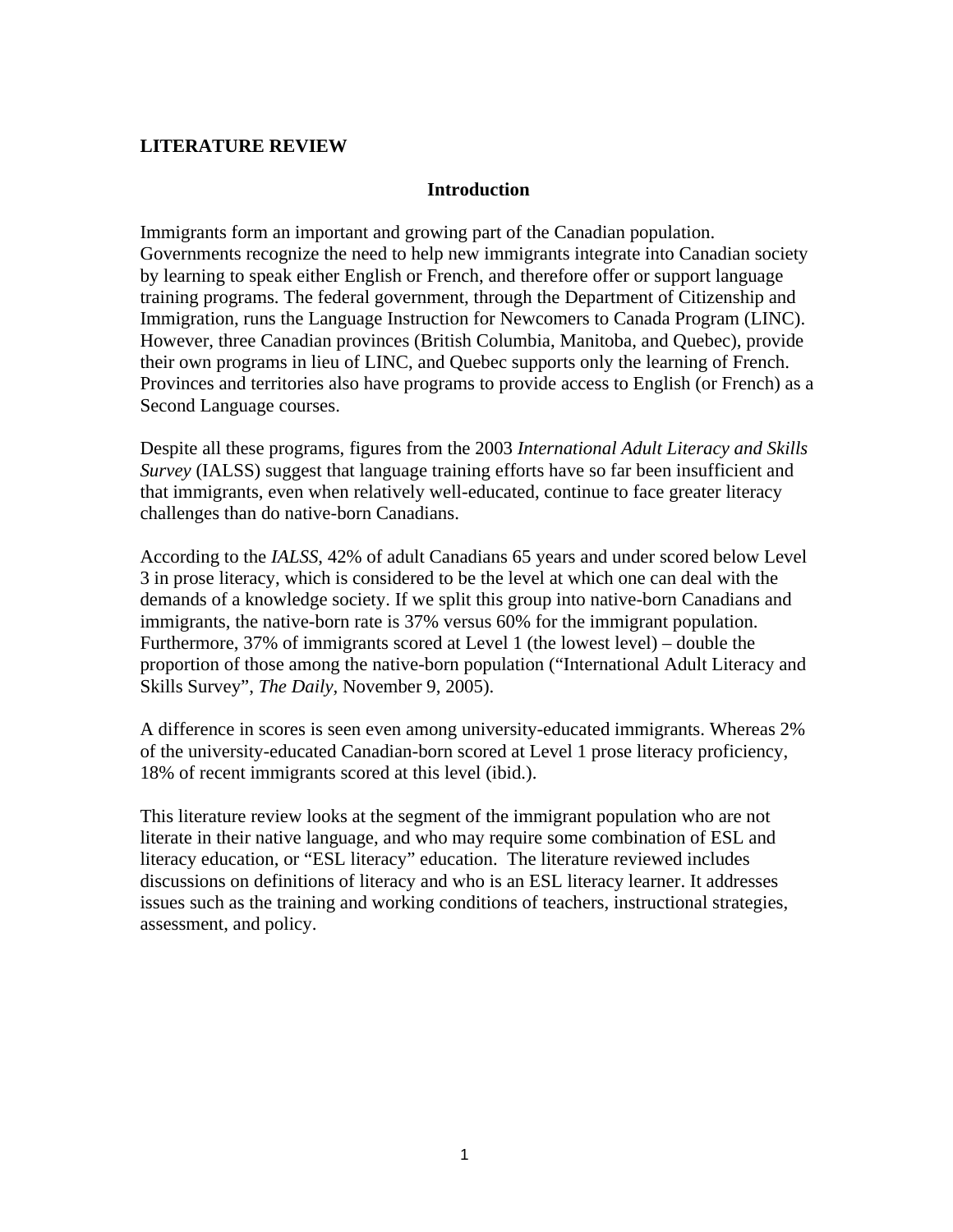# **The Scope of Materials Consulted**

<span id="page-7-0"></span>The print material consulted for this review was provided by The Centre for Literacy. From their website [\(www.centreforliteracy.qc.ca](http://www.centreforliteracy.qc.ca)), the reviewer used links to other organizations, including the National Adult Literacy Database [\(www.nald.ca](http://www.nald.ca)), the Centre for Canadian Language Benchmarks ([www.language.ca\)](http://www.language.ca), LINCS [\(www.nifl.gov/lincs](http://www.nifl.gov/lincs)), the Center for Adult English Language Acquisition ([www.cal.org/caela/](http://www.cal.org/caela/)) and the National Institute of Adult Continuing Education (NIACE)[\(www.niace.org.uk](http://www.niace.org.uk)). The reviewer concentrated on documents that addressed both ESL and Literacy. Papers that had only a peripheral concern with either topic are not included in this review.

# **What is Literacy?**

The literature suggests that to date literacy is a concept with many definitions and categories, and there is no consensus on definition. A state of the field study published in 2006 by the Canadian Council on Learning (Quigley, Folinsbee & Kraglund-Gauthier), reviews various definitions used by agencies and organizations in Canada and in other industrialized countries. The most influential current definition in the industrialized world is the one used in the *International Adult Literacy and Skills* which is: "the ability to understand and employ printed information in daily activities at home, at work and in the community – to achieve one's goals, and to develop one's knowledge and potential" (Statistics Canada and OECD, 2005, p. 280). Many Canadian literacy organizations use the IALS definition, or a variation of it (Quigley, Folinsbee & Kraglund-Gauthier, 2006). Since IALS is now the major official source of data on literacy in Canada, even organizations that have not necessarily adopted this definition still use it to some extent. However, this definition is not universally accepted – many organizations prefer to use a

broader definition. The Centre for Literacy, for example, defines literacy in relation to social and cultural context – what literacy means for a particular individual or community depends both on the demands made of them by the cultural context and on the social needs within that context (see [www.centreforliteracy.qc.ca](http://www.centreforliteracy.qc.ca)). The Ontario Literacy Council and the NWT Literacy Council (2005) are among other Canadian organizations that emphasize the cultural aspects of literacy (Quigley, Folinsbee & Kraglund-Gauthier, 2006). This aspect is discussed by Jill Sinclair Bell (1995) in her paper "The Relationship

between L1 and L2 Literacy". While learning to be literate in Chinese script, Bell found that Chinese literacy meant something different from English literacy. Her Chinese literacy teacher stressed the importance of calligraphy, the need to proceed very slowly – perfecting one character before moving to the next (in Chinese, writing is an art.). Bell also observed a difference in learning styles: learning Chinese, she was expected to observe and digest, rather than analyse and comment. To Bell, this experience suggested that literacy is not 'neutral', but affected by class, gender, culture, ideology and ethnicity.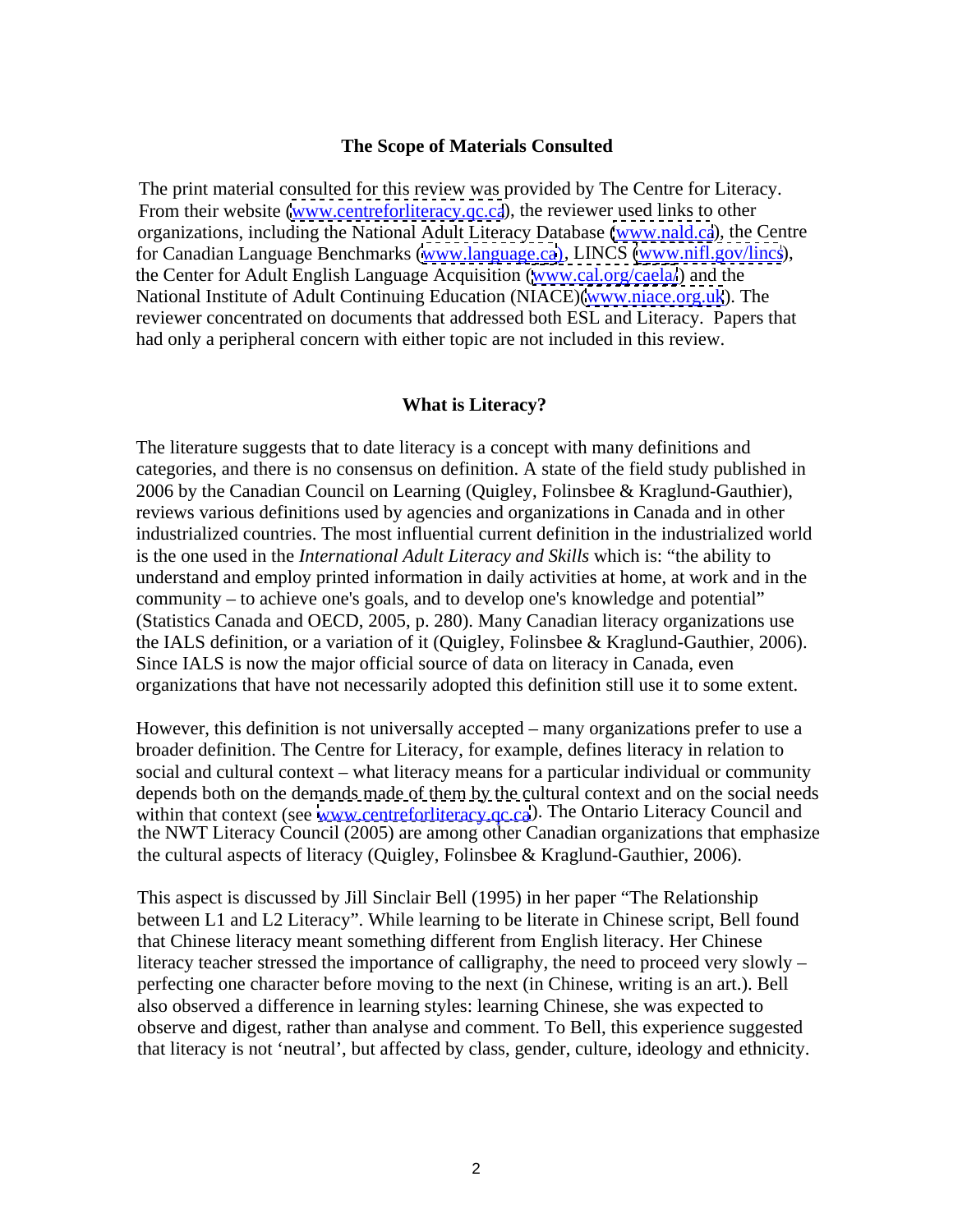<span id="page-8-0"></span>In their report *Adult ESL language and literacy instruction,* the Teachers of English to Speakers of Other Languages (TESOL, 2000) goes further, including in their definition the ability to use technology effectively in both an educational and work setting: Literacy involves more than the ability to communicate effectively; it includes as well the

ability to advocate on behalf of ourselves, our families, and our communities and to use technology effectively for education and work, in whatever languages are appropriate for the task and the purpose (p. 6)

Expanding the definition to include technology raises the stakes considerably. It requires that literacy learners, including ESL literacy learners, be given access to computers and computer training as part of their education and their work preparation.

**Who is an "ESL Literacy Learner"?**<br>There is no commonly accepted answer to this question. "ESL literacy" is a concept that is even more difficult to define than "literacy". Furthermore, we know very little about the learners themselves. In a 2007 discussion paper for the Movement for Canadian Literacy, Sue Folinsbee (2007) affirms that "Overall, there is not a complete or common understanding of who might be considered an ESL literacy learner." Furthermore: "Nor is there is systematic, detailed, and formalized knowledge about immigrants and

refugees with low education and literacy in their own language in Canada. (…) Overall, we do not know what literacy skills and learning strategies people bring in their own language. We do not know the proportion of those immigrants and refugees who have high oral skills in English or French but limited literacy skills. Additionally, the particular needs of refugees with ESL literacy needs are not reflected in the literature." *(*Folinsbee, p.12*)*

In the literature, individuals are generally categorized as ESL literacy learners based on level of education and native language alphabet. However, the designation is defined differently by various organizations or researchers. Florenz and Terrill (2003) define a literacy-level learner as a person with 6 or fewer years of education in their native country. They also place people into six groups, depending on their native tongue:

- Pre-literate (the learner's native language has no writing system)
- Non-literate (the learner cannot read the native language)
- Semi-literate (the learner's reading abilities are minimal)
- Non-alphabet literate (the learner can read a non-alphabetic language)
- Non-Roman alphabet language literate (the learner can read a language that has a non-
- Roman alphabet writing system)<br>• Roman alphabet language literate

The Centre for Canadian Language Benchmarks (2000) include in the category of "ESL literacy learner" people with up to eight years of schooling who have not acquired "study skills" and may have "preconceived notions of reading and writing that may hinder progress in the class" and anyone who comes from a country with a non-Roman alphabet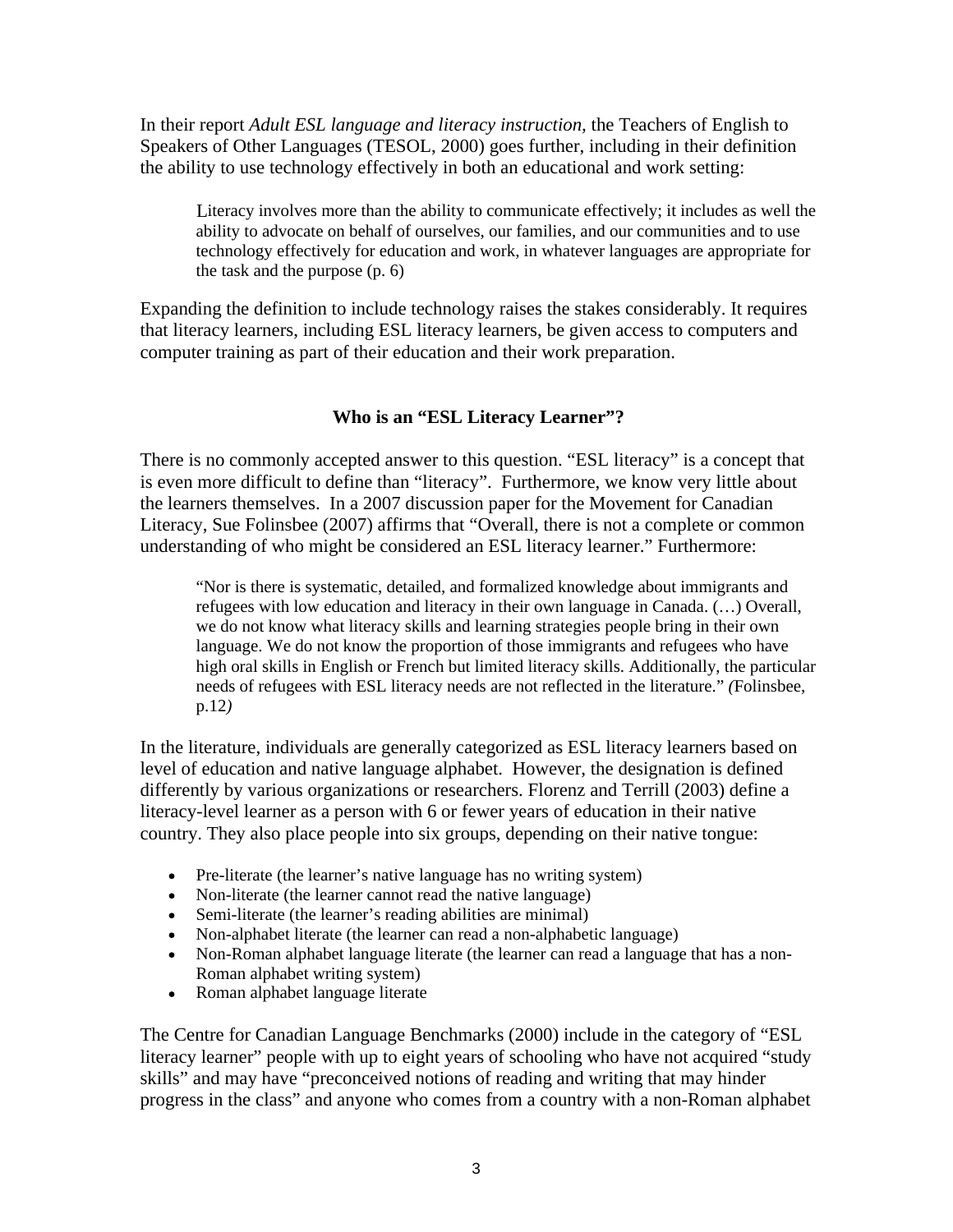<span id="page-9-0"></span>whether or not they are literate in their first language (p. ii ).By contrast, the U.S. organizations The National Center for Family Literacy and The National Center for ESL Literacy Education at the Center for Applied Linguistics (2004) exclude those who are literate in a non-Roman alphabet, on the grounds that such learners know that written language represents speech, which is a necessary piece of prior knowledge for second language acquisition, and so are able to transfer their skills and adapt more quickly.

## **Placement and Assessment Tools**

Placement of learners with ESL literacy needs is a recurring topic. Studies ask to what extent they are being placed in inappropriate classes, and why. The literature suggests that a good assessment process, which looks at listening, speaking, reading, and writing, is the basis for placing the learner in an appropriate program. However, it is generally agreed that there are currently no ideal assessment tools for ESL or for ESL literacy. Standardized tests, which have school-based formats, may not be appropriate for people with little schooling (Barton and Pitt, 2003). Often, students are assessed only on their English proficiency; however, The National Center for Family Literacy and The National Center for ESL Literacy Education at the Center for Applied Linguistics(2004) argue that first language literacy should also be considered. (IV–9)<br>Most studies included in-depth discussion on their assessment of subjects. The frequently

cited U.S. study *"What Works" Study for Adult ESL Literacy Students* aimed to provide a profile of ESL literacy students and identify best practices for teaching them. One of the main challenges was to "select and develop assessments to measure the English reading and writing skills of the students in the study." (Condelli & Wrigley, 2003, p.114). For example, to measure speaking and listening, they needed an assessment tool which would not require that the student be able to read.

**Teachers**<br>
"Adult literacy students often identify their teachers as instrumental to their learning." (Cronin, Silver-Pacuilla H., Condelli, p. 32). Yet the literature suggests that ESL literacy teachers are often poorly paid, work part-time in crowded classrooms without suitable instructional materials and receive little or no professional development (Cronin, Silver- Pacuilla and Condelli, Condelli, Wrigley, 2003; Jangles Productions, 2006; Ontario Literacy Coalition, 2007). Receiving ESL certification does not mean that an instructor has had any literacy training. There is little formal acknowledgment that ESL literacy is a separate field or that teachers need specific training to do their job (Jangles Productions, 2006; Ontario Literacy Coalition, 2007). A 2007 study on ESL literacy in Ontario by the Ontario Literacy Coalition, reports that:

The instructors emphasized that there is little formal ESL literacy training when obtaining their ESL certification and few opportunities for professional development afterwards…. there is a lack of suitable instructional materials that [are] specifically related to ESL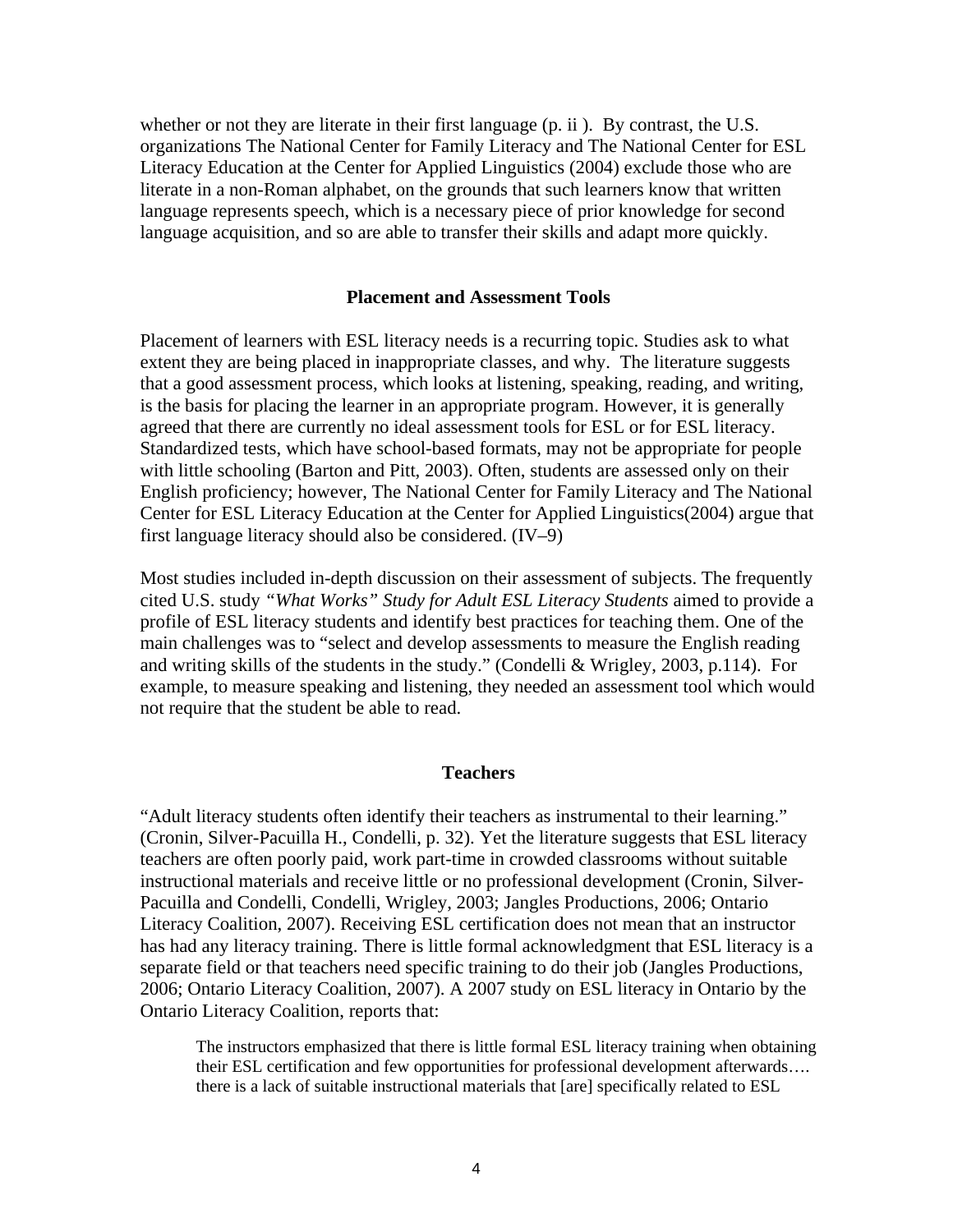literacy students in a Canadian context. The OLC study indicated that a great deal of time

<span id="page-10-0"></span>is needed to prepare lessons and materials for ESL literacy learning. (Folinsbee, p. 30) In 2000, TESOL stated that the field needs staff who are both highly qualified and adequately compensated, whose salaries and benefits are on a par with K-12 teachers, and who get paid preparation and professional development time. Millar (2008) found in analysing a set of case studies from across Canada that "[t]he most successful teachers were trained and experienced in both language and literacy education, adapted their curriculum as needed, and were culturally aware." (p. 103)

# **Instructional Strategies**

There is a lack of research into ESL pedagogy for adults; however, the discussions of effective pedagogical practices that do occur emphasize the complex and multifaceted nature of ESL learning processes. They suggest that a multifaceted teaching approach is therefore required to accommodate different learner backgrounds, interests, learning styles and literacy levels. Most authors cite the *What Works* Study, which concluded that three instructional strategies were instrumental in improving literacy and language development (Condelli & Wrigley, 2003):<br>
• connection to the outside world;

- 
- use of the student's native language for clarification in instruction;
- 

varied practice and interaction.<br>"Connection to the outside world" means bringing in content such as flyers, government communiqués, utility bills and the like. This kind of material contains information of practical interest and importance to the learner. TESOL (2000) recommends that the curriculum be "aligned with what adult English language learners need to know and be able to do." They also suggest involving community resources and groups in ESL programs. "Use of native language for clarification" is often cited as a positive measure. If

instructions are given to students in their native tongue, they are able to focus on the task, and not be stressed over whether or not they have understood the directions correctly. The Centre for Canadian Language Benchmarks (2000) suggests using the learners' first language for conceptual work. "Varied practice and interaction", the third strategy, refers to using multiple modes of

teaching. The Centre for Canadian Language Benchmarks (2000) says:

"Many ESL Literacy learners prefer "experiential" learning and so the connection to real life in both content and skills developed in the classroom is important. As much as

possible, think about the real-life applications of any skills you plan to cover." (p.xii) Another study as yet unpublished that deals with instructional methods is the *Explicit Literacy Impact Study* (Cronin, Silver-Pacuilla, Condelli). This study examines the effectiveness of an "explicit literacy intervention" targeted to ESL students with low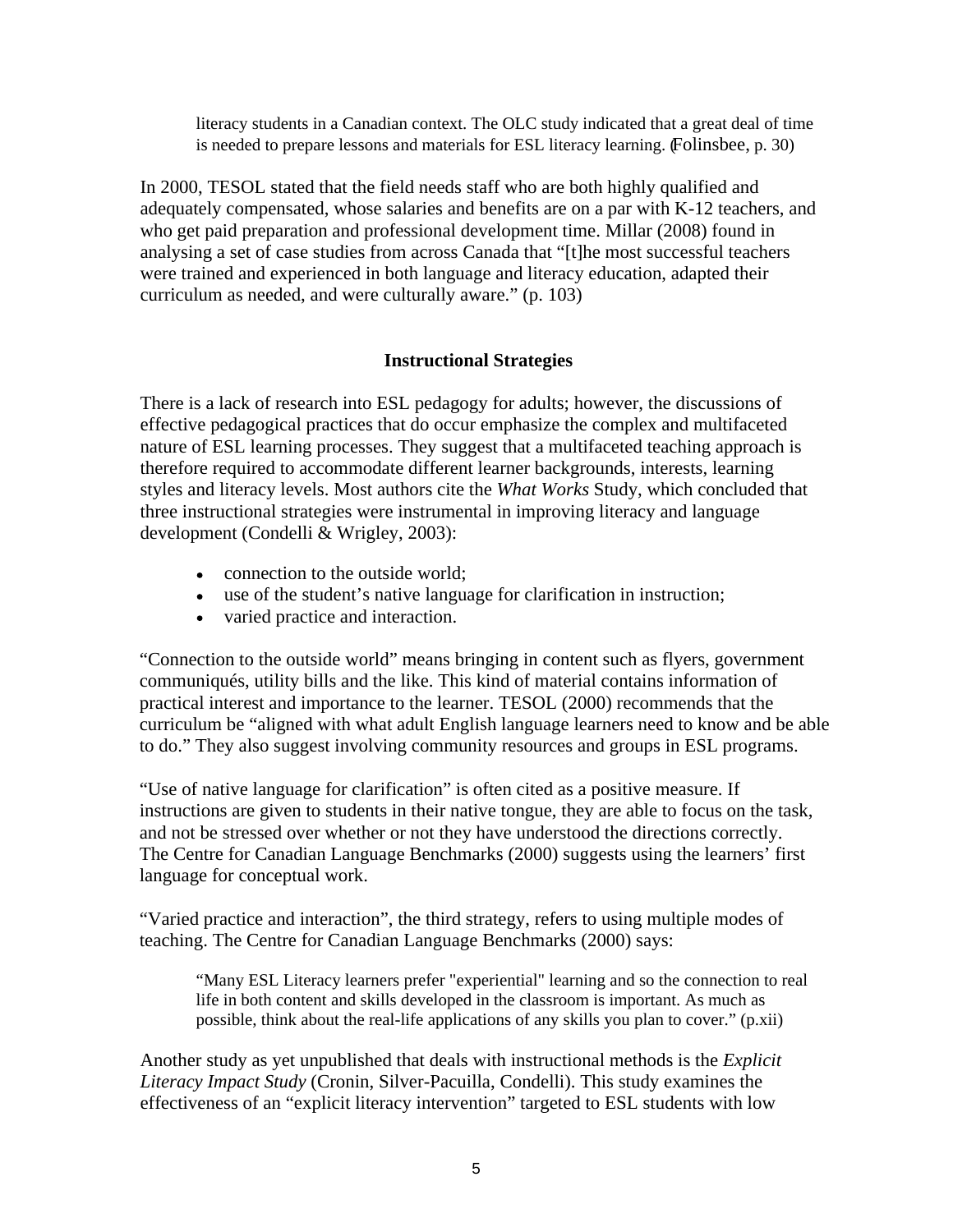literacy levels. Explicit instruction differs from implicit in that the "rules" (and the exceptions) of the language are taught explicitly instead of being "implied" in the teaching. The authors believe that this approach holds promise for learners, although there has been no supporting research. As complicating factors, they note that different first languages present different challenges, and that there is lack of professional development and no reliable assessment tool. The research paper, **"**An Evaluation of the Impact of Explicit Literacy Instruction on Adult ESL Learners**"** was not available at the time of writing.

Another question on instructional strategy is whether first language literacy helps or hinders the ESL Literacy learner. Will it lead to more successful outcomes if the student first becomes literate in their native language, or might it make second language acquisition more of a challenge?<br>The answer to these questions is…maybe. It depends on what the first language is. Barton

and Pitt (2003) note both the potential and the difficulties:<br>A study was done in the United States, where learners were first taught literacy in their

native tongue (either Haitian Creole or Spanish), and then switched to transitional bilingual ESL classes. The report recommended that students first gained literacy in their native language. However, this is a logistically difficult approach. (p.18)

Barton and Pitt mention favourable outcomes when teaching first language literacy, but also quote Bell's paper where, based on the author's experience of learning Chinese, she disputes the global belief that:

learners who are literate in their native language generally make better progress than those without native language literacy…the relationship between first and second literacies is highly complex, so that not all aspects of the L1 will necessarily aid the

development of L2. (pp. 687-688)<br>Bell says that studies done on the transfer of literacy have focused on children, or have involved learners where both L1 and L2 are European languages. She uses her experience in learning to be literate in Chinese script to suggest that literacy in one language or culture cannot necessarily be assumed to be helpful in developing literacy in another. Some of the case studies presented by Millar also illustrate "… the complexity of helping

students to use their analysis of their mother tongue to learn English." (p. 106). One student felt that because the orthography of her first language was so different from English, it did not help her. A Chinese student not only had a very different alphabet, but also mentioned that she thought in Chinese, and needed to translate. This student had the same experience as Bell – the cultural differences add a layer of complexity to the learning experience.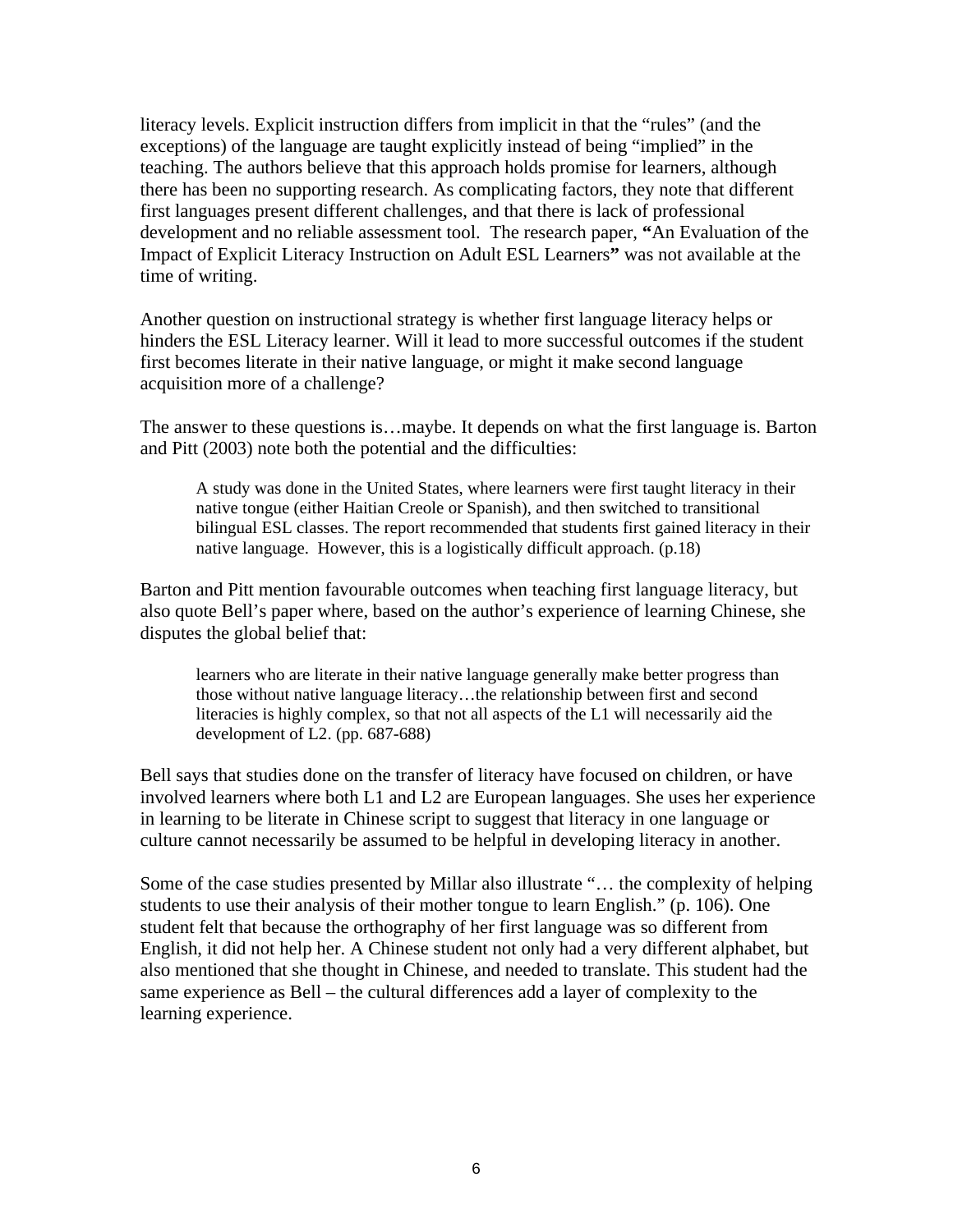# **Policy Issues**

# *Jurisdiction*

<span id="page-12-0"></span>In the countries studied it has fallen upon government to create the funding and regulatory infrastructure to provide education for ESL literacy learners. Several government departments are potentially involved – typically Immigration and/or Education, but sometimes also Employment. In Canada, this jurisdictional ambiguity is further complicated by the federal system where language training for immigrants is a federal concern (except in Quebec), while education is provincial. In reality, there is no standard national program in Canada to provide language training to

newly arrived immigrants. The Language Instruction for Newcomers to Canada Program (LINC) is a federal government program, but British Columbia, Manitoba and Quebec have their own programs in lieu of LINC. Quebec only supports immigrants' learning in French. Quebec's policy of francization complicates the possibility of a coherent pan- Canadian policy on language training. Nevertheless, the issue of second-language literacy obviously also affects the teaching of FSL. The complexities of federalism also play a role in the United States. Adult ESL classes

are offered through the adult education system, private language schools, community and volunteer literacy organizations, notes the National Center for ESL Literacy Education. (2003):

The field is highly decentralized by nature. States and individual non-federally funded programs make programming decisions independently. This makes the creation of an effective common infrastructure to support program work more difficult. (p. 14)

Even in the United Kingdom, where the Skills for Life policy attempts to provide a coherent national policy governing adult literacy and ESOL provision, it does not apply to Scotland – the Scottish Executive has its own policy.

# *Curriculum*

Among the countries covered by this review (Canada, the U.S. and the U.K.), only the U.K. has standardized curricula for adult literacy and adult ESL, although, as mentioned earlier, Scotland is exempt. The Skills for Life policy introduced a standard ESL core curriculum for England, Wales and Northern Ireland in 2001. According to a recent study, because adult literacy programs are usually specific to the learner, and ESL courses are considered more of a group teaching experience, "research into classroom practice in the U.K. is needed to investigate how the two educational practices are being brought together successfully to support the learner." (Barton and Pitt, p*.* 21)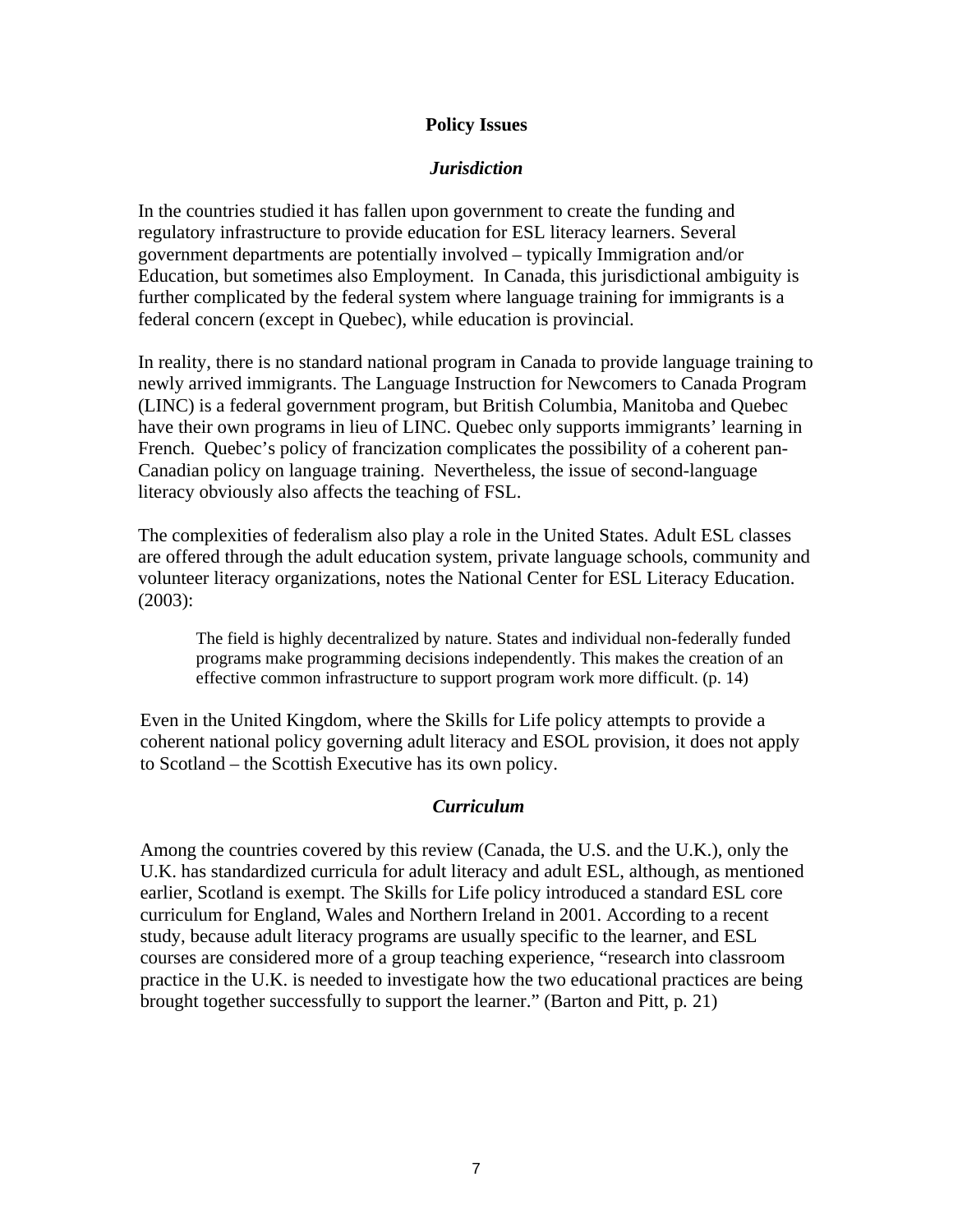# *Funding*

The papers that address funding issues state or imply that the field of ESL literacy is under-funded, calling for more investment in assessment, teacher training and professional development, best practices, demographic studies, classroom materials, class aides, day care, and more free classes (Folinsbee, 2007; Jangles Productions, 2006; Ontario Literacy Coalition, 2007; TESOL, 2000).

For example, TESOL (2000) calls for programs to have "adequate resources to provide the salaries, benefits, working conditions, and paid professional development for their staff; financial assistance for learners…and appropriate and innovative technology for instruction."(p.13) They also suggest that money be invested in research to study such things as program design, best practices, desired educational outcomes and the success or failure of programmes.

On the other hand, it is difficult to find actual figures on funding levels for "ESL literacy" although one can find figures in some jurisdictions for ESL and for literacy separately. For instance in England and Wales funding has been substantially increased for both ESL and literacy in recent years. The *More Than a Language* report (NIACE, 2006) indicates that "very substantial public resources" were going to ESL by 2003-04. Funding from the Learning and Skills Council (LSC) increased from £170 million to £279 million between 2001-02 and 2003-04. Yet it cannot indicate how much of that went to teach ESL learners at the most basic levels of literacy. It does find evidence that, in at least some parts of the country, the teaching of ESL learners at the lowest literacy levels is given low funding priority, partly because the progress of those at higher levels counts as success in the national targets system.

Problems in the field suggest either a lack of resources or badly allocated resources, but until we have figures on how much funding is actually allocated to the specific area of ESL literacy, we cannot know whether programs require substantially more funds, or better use of existing funds, or both.

# *Accessibility*

Access is a recurrent topic of discussion. Who provides what classes, and what funding is available for the students? In England there is a debate over the rules on who gets charged fees and who does not – currently immigrants below a certain level of English language literacy and refugees are eligible for free classes, but the increase in demand for ESL classes prompted the government to consider tightening the rules (NIACE, 2006). The authors of *More Than a Language* recognized the need to restrict access to free ESL classes in order to keep ESL programs sustainable in the face of growing demand, but recommended that a core of free provision be retained and that assistance be provided to maintain access for those in financial need.<br>In Canada, those eligible for LINC (or for equivalent provincial programs in British

Columbia and Manitoba) can take up to three years of free ESL courses. However, many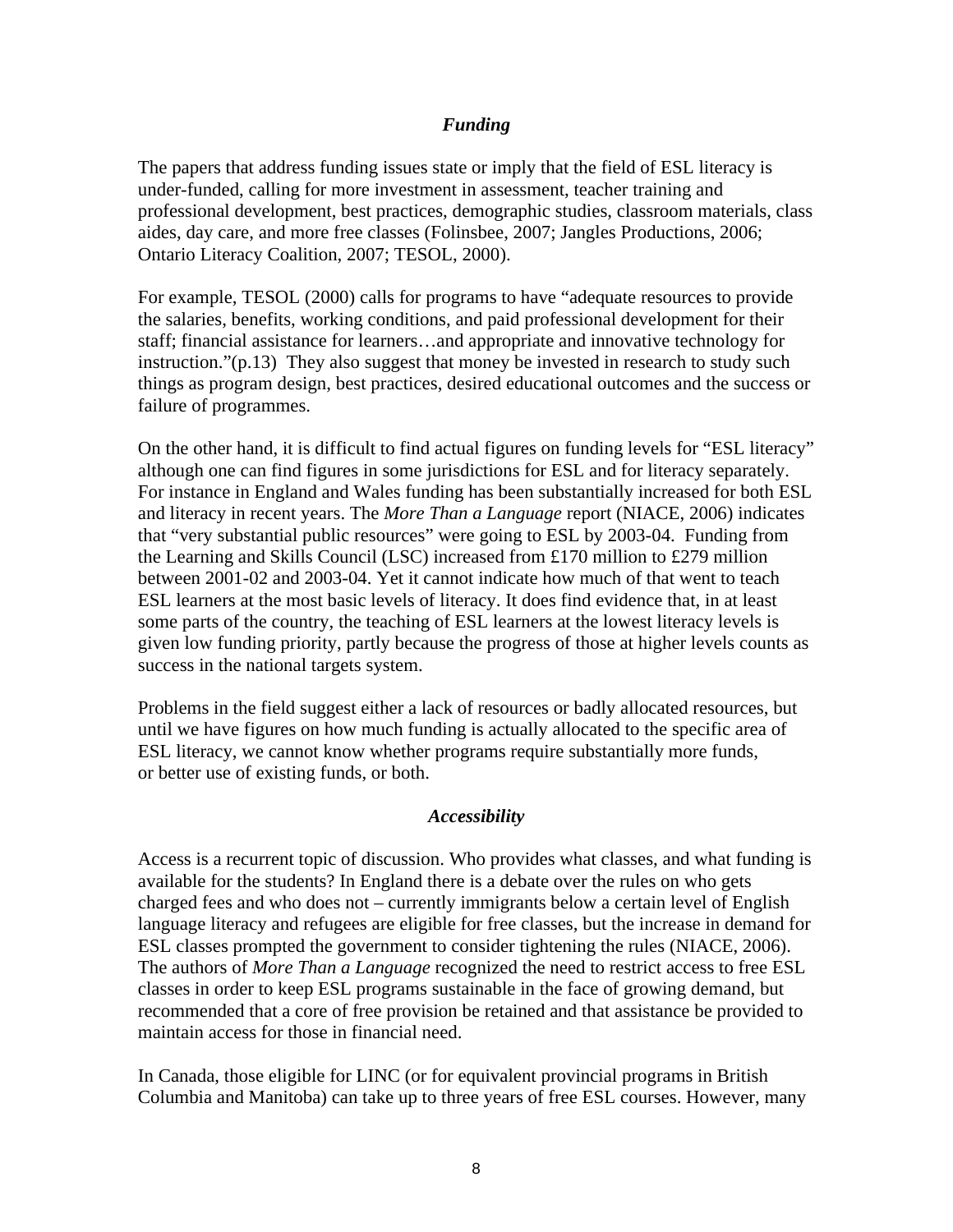people do not meet the eligibility requirements. People are sometimes unable to attend programs due to a lack of funds to pay for the course itself, day care, or transportation. Folinsbee (2007) recommends that immigrants should be offered adequate social support so that they can attend classes.<br>A further issue is the availability of programs. The only class offered might not suit the

learner's needs – especially in less populated areas. This means that ESL literacy students often end up in an ESL class unsuited to those with low levels of literacy, or perhaps a literacy class for English speakers. Students who should join ESL or ABE courses may end up in literacy classes. Folinsbee (2007) states that:

"…there is a policy gap for those adults with low literacy and education in their first language who do not meet LINC requirements and may have been in Canada a long time. They may bounce back and forth between ESL and literacy programs or end up in the wrong program. There is also a geographical inequity where there are fewer relevant programs for the range of ESL needs in rural areas. In these cases, adults with ESL oral needs or high education in their own language may end up in literacy programs. Ultimately, this policy gap leads to a situation where these adults do not have equal access to services they need or they may get services that do not meet their needs." (p.38)

# *ESL and Literacy*

ESL literacy, by definition, lies at the meeting point of the ESL and literacy fields. Does there need to be a clear borderline between those fields, or should it be porous and ambiguous? Folinsbee found that people involved in the field in Canada wanted public policy to recognize that ESL and literacy are connected, wanted an 'integrated policy framework' that:

"recognizes and addresses the need for second language literacy for adults who have low literacy and education in their first language. This recognition includes the fact that second language speakers with low literacy in their first language are attending mainstream literacy programs. "(p.33)<br>According to Folinsbee, they would like policy that recognizes the connections between

ESL and literacy and that enables different ministries and jurisdictions to work together "to address the range of needs including those in rural and remote areas". This suggests that the distinctions between ESL and literacy are necessarily ambiguous, but the points of connection between them need to be made clearer in order to better meet the needs of ESL literacy learners.<br>Reporting on an exploratory study of learner placement practices in the U.K., Simpson,

Cook and Baynam (2008) find that learners tend to be placed in either the ESL *or* Literacy stream, without recognition of the complexities of many learners' needs that are to be found in the fuzzy borderline:

 $(T)$ he boundary between ESOL and literacy is not clear-cut, and…the range of learning needs encompassed by the two subject areas is more complex than a rigid distinction can allow for"  $(p.5)$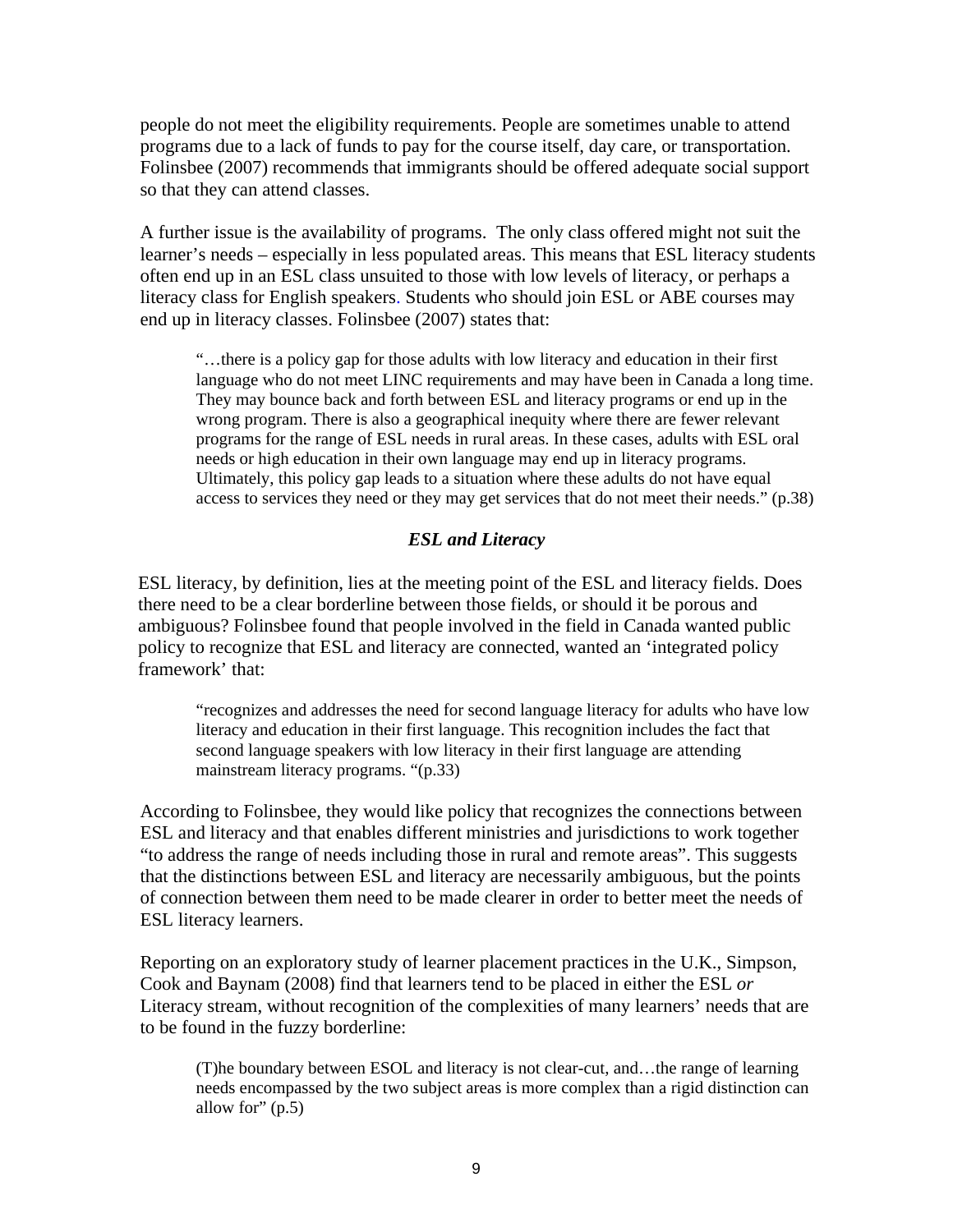# <span id="page-15-0"></span> **What We Don't Know About ESL Literacy Learners…and About ESL Literacy**

Identifying who makes up the ESL Literacy population and how best to teach them are key issues addressed in many papers. The Ontario Literacy Coalition (2007) recommends using more precise immigration intake data and census taking data collection in order to better identify literacy levels among newcomers. In a similar vein, Barton and Pitt (2003) feel that in Britain, there is not enough information about who ESOL learners are and would like to see better identification and tracking of progress. What emerges from this review is how little we know specifically about ESL literacy and

those who may need a specialized form of instruction. This seems to be due to the amorphous nature of the field itself – existing in a grey area between two fields (ESL and literacy) that tend to operate under different certification, funding and policy frameworks. We do not even know if "ESL literacy" is best thought of as a "field" in its own right or as the intersection of two fields. We do not know how many classes currently offered in each of the two domains actually provide appropriate ESL instruction; nor do we know how many learners in these two domains should be receiving such instruction but are not, although the small body of research suggests that there are many. The gaps in our knowledge will only be filled as recognition grows within the ESL and

literacy fields, and among policymakers, that a group of immigrants exists who need both ESL and literacy training and when the issue is addressed more coherently through policy, program and research.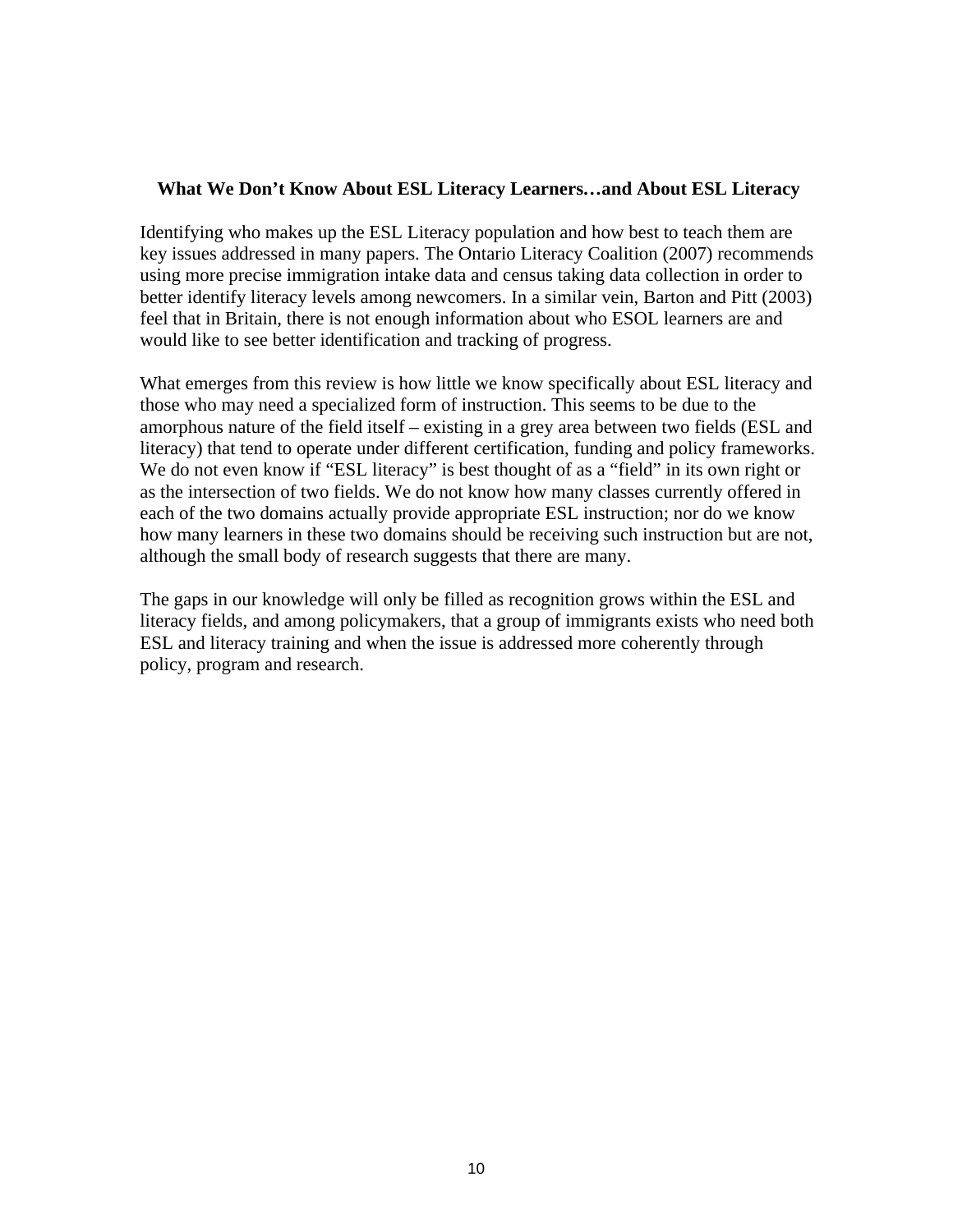# **BIBLIOGRAPHY**

- <span id="page-16-0"></span>Barton, D. & Pitt, K. (2003). *Adult ESOL pedagogy: A review of research, an annotated bibliography and recommendations for future research.* London: NRDC. Retrieved May 2008 from <http://www.nrdc.org.uk/content.asp?CategoryID=424&ArticleID=381> BIBLIOGRAPHY<br>
Barton, D. & Pitt, K. (2003). *Adult ESOL pedagogy: A review of research, an annotated*<br> *bibliography and recommendations for future research.* London: NRDC.<br>
Retrieved May 2008 from<br>
http://www.nrdc.org.uk/
	- Bell, J. S. (1995*).*The relationship between L1 and L2 literacy: Some complicating factors*. TESOL Quarterly, 29* (4)*,* 687-704. Retrieved May 2008 from http://www.jstor.org/stable/3588170
	- *review of assessment instruments*. Retrieved May 2008 from [http://www.nrdc.org.uk/publications\\_details.asp?ID=23](http://www.nrdc.org.uk/publications_details.asp?ID=23)
	- Center for Adult English Language Acquisition. Working with literacy-level adult English-language learners. Available online at [http://www.cal.org/caela/esl%5Fresources/collections/literacy.htm](http://www.cal.org/caela/esl%5Fresources/collections/literacy.html)l
	- Centre for Canadian Language Benchmarks. (2000). *ESL for literacy learners*. Retrieved May 2008 from<http://www.nald.ca/fulltext/CLB2000/content.htm>
	- Citizenship and Immigration Canada (2003). *Understanding LINC: language instruction for newcomers to Canada - A manual and resource guide for service providing organizations.* Ottawa, ON.: Author. Retrieved May 2008 from [http://atwork.settlement.org/sys/atwork\\_library\\_detail.asp?doc\\_id=1003239](http://atwork.settlement.org/sys/atwork_library_detail.asp?doc_id=1003239)
	- Condelli, L., Wrigley, H., Yoon, K., Seburn, M. and Cronen, S. (2004). Effective instruction for adult ESL literacy students: Findings from the *What Works Study* (2004) Retrieved May 2008 from [www.nrdc.org.uk/uploads/documents/doc\\_54.pdf](http://www.nrdc.org.uk/uploads/documents/doc_54.pdf)
	- Condelli, L., Wrigley, H.S. (2003). Instruction, language and literacy: *What Works Study* for adult ESL literacy students*.* Retrieved June 6, 2008 from <http://lotos.library.uu.nl/publish/articles/000176/bookpart.pdf>
	- Cronin, S., Silver-Pacuilla, H., and Condelli L. Conducting large-scale research in adult ESL: Challenges and approaches for the *Explicit Literacy Impact Study.* Retrieved May 2008 from [www.air.org/news/documents/AERA2005%20ESL.pdf](http://www.air.org/news/documents/AERA2005%20ESL.pdf)
	- Ferrer, A., Green, D. A., and Riddell W. C., *International Adult Literacy Survey: The effect of literacy on immigrant earnings*. Retrieved June 2008 from <http://www.statcan.ca/english/research/89-552-MIE/89-552-MIE2004012.pdf>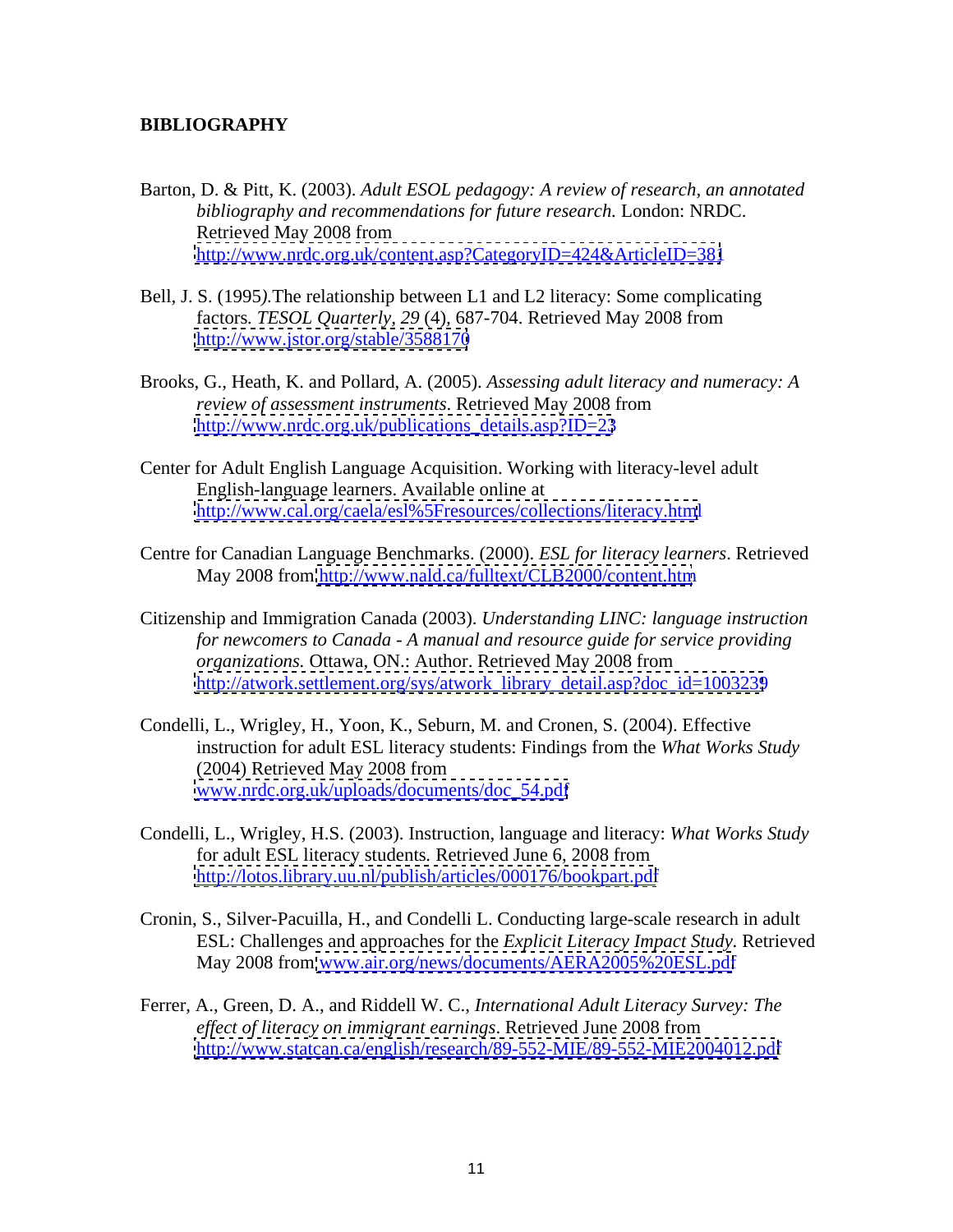- Florez, M.C., and Terrill, L. (2003*).* Working with literacy-level adult English language learners*.* Washington, DC: National Center for ESL Literacy Education. Retrieved May 2008 from www.cal.org/caela/esl\_resources/digests/litQA.html Florez, M.C., and Terrill, L. (2003). Working with literacy-level adult English language<br>learners. Washington, DC: National Center for ESL Literacy Education. Retrieved<br>May 2008 from www.cal.org/caela/esl\_resources/digests
	- Discussion paper: What do we know about the connections between literacy and English as a second language in Canada? Retrieved June 6, 2008 from [http://www.literacy.ca/public/linkages/linkages.pdf.](http://www.literacy.ca/public/linkages/linkages.pdf) Holt, G. M. (1995). Teaching low-level adult ESL learners. *ERIC Digest*. Washington,
	- DC: National Clearinghouse for ESL Literacy Education. Retrieved May 2008 from [www.cal.org/caela/esl\\_resources/digests/HOLT.html](http://www.cal.org/caela/esl_resources/digests/HOLT.html). (ERIC ED No. 379 965)
	- Jangles Productions. (2006). *An investigation of best practices in the instruction and assessment of LINC literacy learners in Ontario.* Retrieved June 6, 2008 from <http://atwork.settlement.org/ATWORK/PSR/linc.asp>
	- Millar, R. (ed). (2008). *Language or literacy? Stories of second language learners in adult basic education.* Winnipeg: Centre for Education and Work National Center for ESL Literacy Education. (2003). *Adult English language instruction*
	- *in the 21st century.* Washington, DC: Center for Applied Linguistics
	- National Institute for Literacy. (2000). From the margins to the mainstream: an action agenda for literacy, National Literacy Summit 2000. Washington, DC: National Institute for Literacy. Retrieved online May 2008 from [http://www.nifl.gov/nifl/archive/margins\\_to\\_mainstream.pdf](http://www.nifl.gov/nifl/archive/margins_to_mainstream.pdf)
	- NIACE Committee of Inquiry on English for Speakers of Other Languages. (2006) *'More than a language'*. Leistershire, UK: National Institute of Adult Continuing Education **Exercise Education**
	- Organization for Economic Co-operation and Development. *Adult Literacy*. Retrieved June 2008 from [http://www.oecd.org/document/2/0,3343,es\\_2649\\_39263294\\_2670850\\_1\\_1\\_1\\_1](http://www.oecd.org/document/2/0,3343,es_2649_39263294_2670850_1_1_1_1), 00.html and the contract of the contract of the contract of the contract of the contract of the contract of the contract of the contract of the contract of the contract of the contract of the contract of the contract of th
	- Ontario Literacy Coalition. (2007). *Creating a bridge: A snapshot of ESL literacy in Ontario. Executive summary.* Toronto, ON: Author.<br>Quigley, A., Folinsbee, S., and Kraglund-Gauthier, W. L. (with the Adult Work Group
	- Advisory Committee. (2006). *State of the field review: Adult literacy.* Vancouver, BC, Canada: Adult Learning Knowledge Centre and The Canadian Council on Learning. Retrieved May 2008 from <http://www.nald.ca/library/research/sotfr/adultlit/adultlit.pdf>